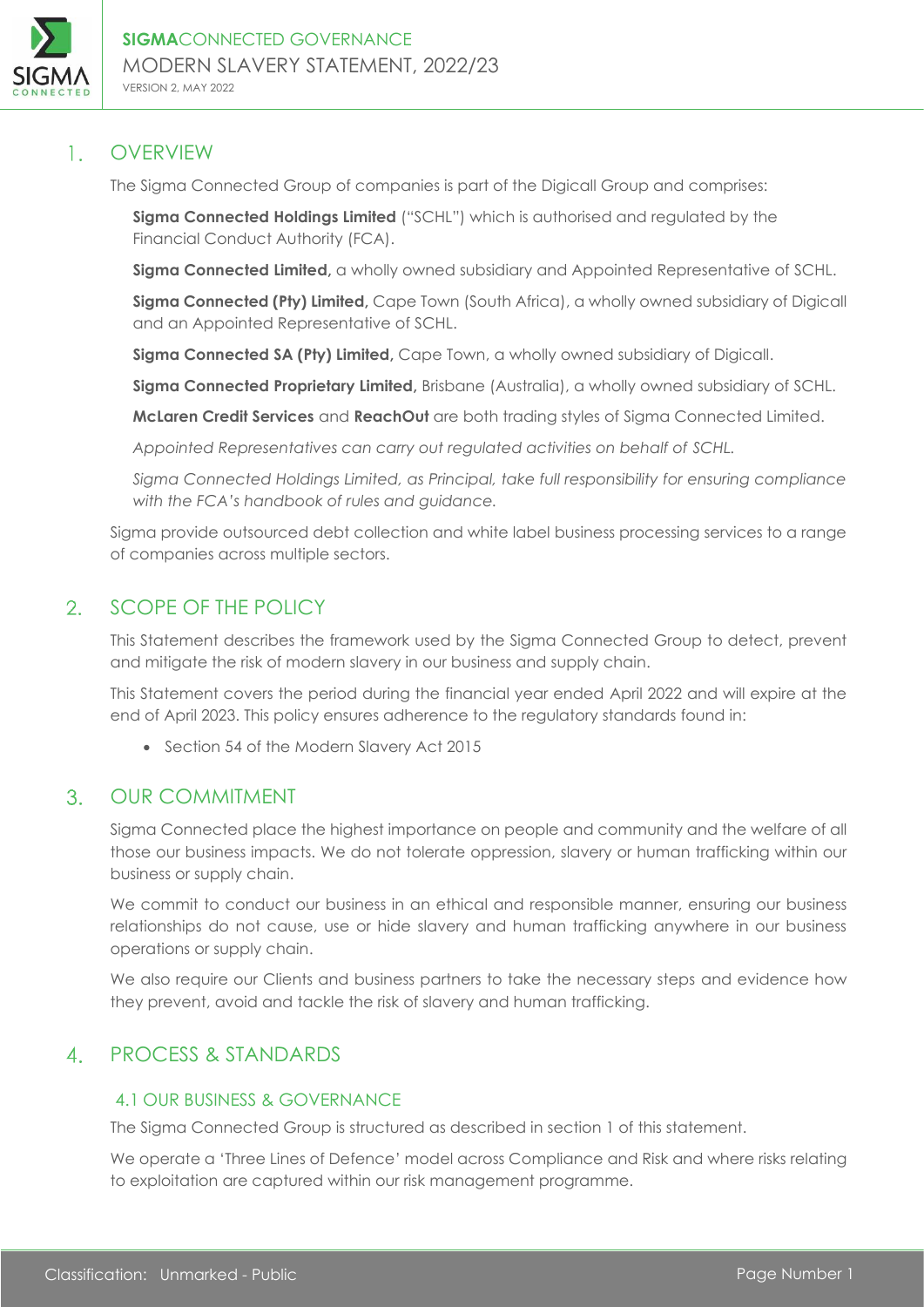

We operate a full compliance committee programme including Risk, Audit, Conduct Risk, Bribery & Corruption and general Governance matters, all of which report directly through to the Executive Committee and Chief Executive Officer. All matters which sit outside of tolerance are notified to the full Exec via this structure and via the incident process for acute issues and the Executive Team carry full responsibility for the conduct of the organisation.

### 5. POLICIES RELATING TO MODERN SLAVERY

Sigma have a set of core values which are closely aligned to the value we place in people and community. These values ensure we operate our business with principles that are rooted in ethical, transparent conduct. In addition, Sigma Connected's governance framework relies heavily on a robust policy suite, reviewed annually and with accountability and ownership sitting within the Executive layer. Policies relevant to modern slavery are listed below:

## 5.1 WHISTLEBLOWING POLICY

We operate an independent, anonymous Ethics and Fraud reporting service to support our whistleblowing policy and process. This is compliant with UK law, the EU Whistleblower Directive and the relevant laws within all jurisdictions in which we trade.

## 5.2 CONDUCT RISK AND TREATING CUSTOMERS FAIRLY

Our conduct Risk Framework ensures we are identifying, monitoring and measuring conduct and conflicts of interest within our organisation and this activity is supported by a dedicated annual committee.

### 5.3 DIGNITY AT WORK

This policy ensures we clearly define our stance around anti-bullying and harassment, diversity and equality, compassionate leave, disciplinary processes, and religious holidays.

## 5.4 FINANCIAL CRIME & CONFLICTS OF INTEREST

These policies ensure we manage the risk of Fraud, Money Laundering, Bribery and Corruption within our businesses.

## 5.5 HEALTH & SAFETY

We have an extensive health and safety policy suite which ensures minimum standards of care for all employees, preventing breaches of the work time directive and ensuring a safe and positive environment for all employees, clients, visitors and contractors.

### 5.6 SOURCING & SUPPLIER RISK

We have policy and processes in place to ensure we purchase goods and services from reputable, ethical businesses and we monitor them annually to ensure they continue to meet the standards and expectations laid out within this policy.

#### TRAINING & AWARENESS  $6<sub>1</sub>$

We raise awareness of conduct, human rights and diversity and inclusion amongst our colleagues through mandatory training at induction, by using an online platform during employment and through internal communications and engagement activity. Completion rates for all mandatory training are monitored and business leaders are informed where these rates are not satisfactory.

We also ensure all staff, clients and contractors are aware of our whistleblowing policy, and are advised how to report concerns. We encourage colleagues to report all potential or actual